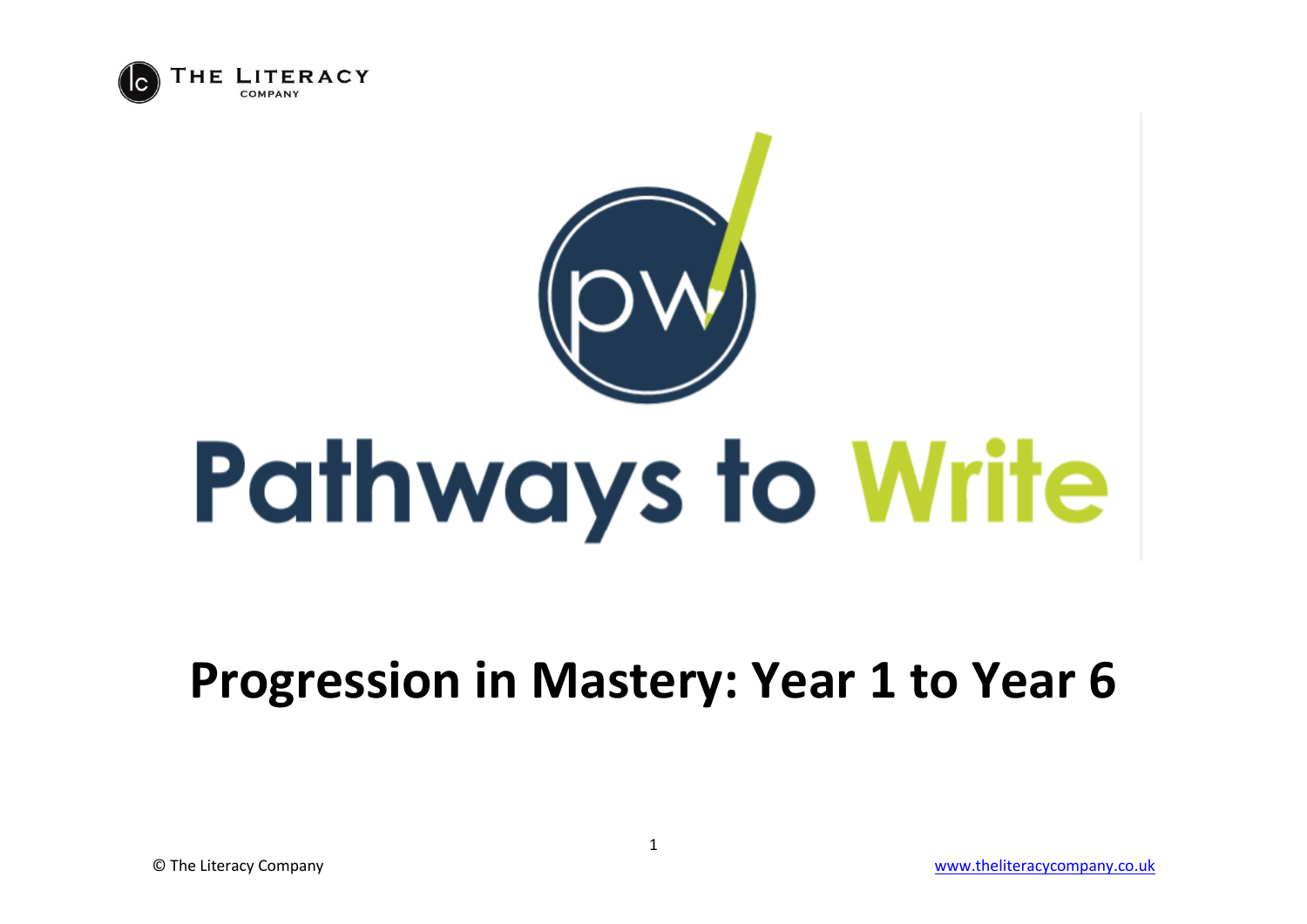

| <b>NC focus</b>                                    | Year 1                                                                                                                                                                                | Year <sub>2</sub>                                                                                                                                                                                                                                                                                                                                                                                                                | Year <sub>3</sub>                                                                                                                                                             | Year 4                                                                                                                                                                                                                                                | Year <sub>5</sub>                                                                                                                                                       | Year <sub>6</sub>                                                                                          |
|----------------------------------------------------|---------------------------------------------------------------------------------------------------------------------------------------------------------------------------------------|----------------------------------------------------------------------------------------------------------------------------------------------------------------------------------------------------------------------------------------------------------------------------------------------------------------------------------------------------------------------------------------------------------------------------------|-------------------------------------------------------------------------------------------------------------------------------------------------------------------------------|-------------------------------------------------------------------------------------------------------------------------------------------------------------------------------------------------------------------------------------------------------|-------------------------------------------------------------------------------------------------------------------------------------------------------------------------|------------------------------------------------------------------------------------------------------------|
| Grammar -<br>Word                                  | Use plural noun suffixes -<br>s and -es<br>Add suffixes to verbs<br>where no change is<br>needed to the root<br>Change the meaning of<br>verbs and adjectives by<br>adding prefix un- | Form nouns using<br>suffixes such as $-ness$ , -<br>er and by compounding<br>[for example,<br>whiteboard, superman]<br>Form adjectives using<br>suffixes such as $-ful$ , -<br>less (A fuller list of<br>suffixes can be found on<br>page 46 in the year 2<br>spelling section in English<br>Appendix 1)<br>Use the suffixes -er, -est<br>in adjectives and use -ly<br>in<br>Standard English to turn<br>adjectives into adverbs | Form nouns with a range<br>of prefixes [for example<br>super-, anti-, auto-]<br>Use $a$ or $an$ according to<br>whether the next word<br>begins with a vowel or<br>con-sonant | Recognise the<br>grammatical difference<br>between plural and<br>possessive $-s$<br>Use standard English<br>forms for verb inflections<br>instead of local spoken<br>forms [for example, we<br>were instead of we was,<br>or I did instead of I done] | Convert nouns or<br>adjectives into verbs<br>using suffixes [for<br>example, -ate; -ise; -ify]<br>Use verb prefixes [for<br>example, dis-, de-, mis-,<br>over- and re-] | Recognise vocabulary<br>and structures for formal<br>speech and writing,<br>including subjunctive<br>forms |
| Grammar<br>Sentence -<br>Cohesion<br><b>Detail</b> |                                                                                                                                                                                       | Write expanded noun<br>phrases for description<br>and specification [for<br>example, the blue<br>butterfly, plain flour, the<br>man in the moon]                                                                                                                                                                                                                                                                                 |                                                                                                                                                                               | Expand noun phrases by<br>the addition of modifying<br>adjectives, nouns and<br>preposition phrases (e.g.<br>the teacher expanded to:<br>the strict maths teacher<br>with curly hair)                                                                 | Use relative clauses<br>beginning with who,<br>which, where, when,<br>whose, that, or an<br>omitted relative pronoun                                                    |                                                                                                            |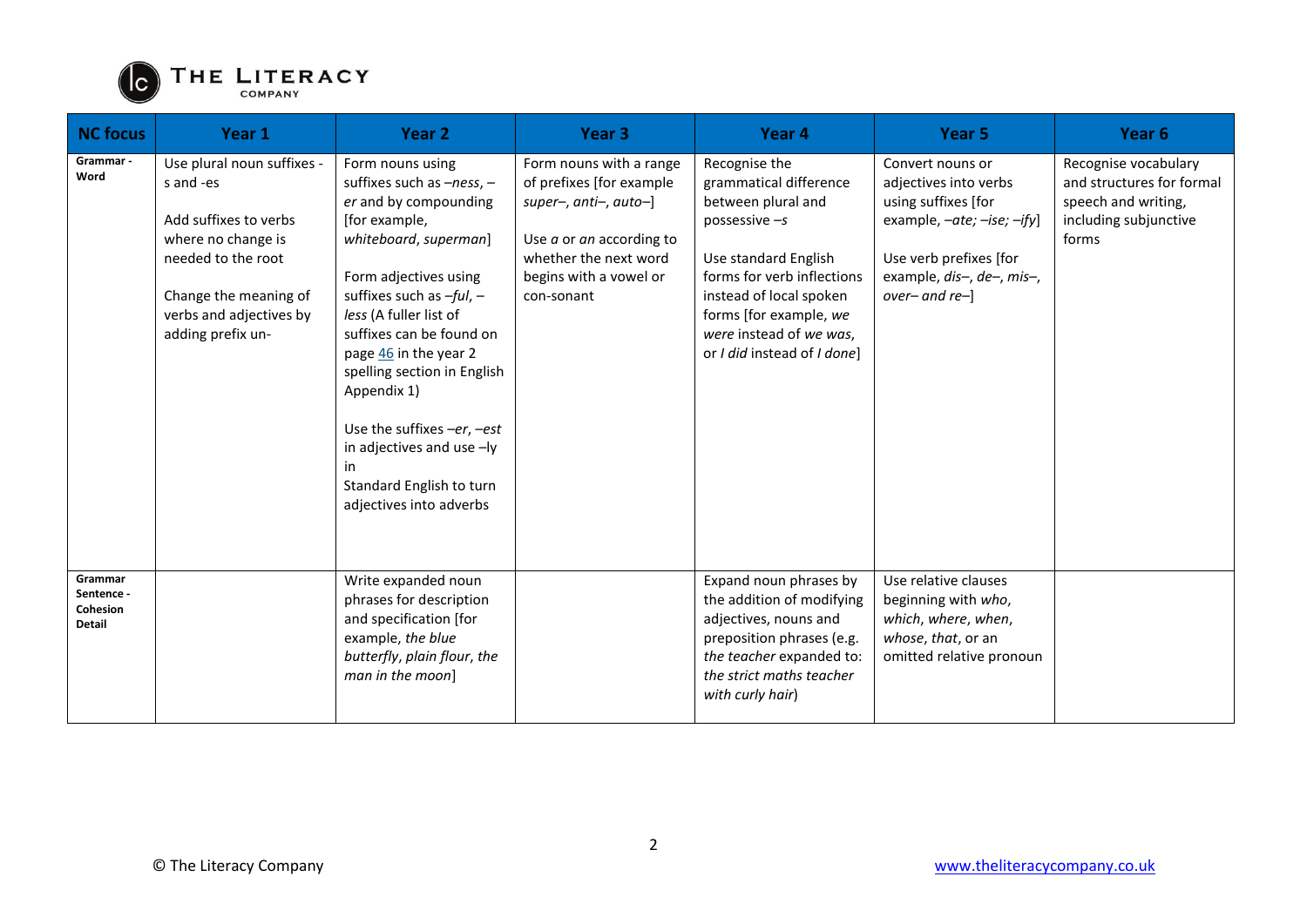

| Grammar<br>sentence -<br><b>Cohesion</b><br>Varying<br>sentence<br>types | Combine words to make<br>sentences<br>Leave spaces between<br>words<br>Join words and clauses<br>using and<br>Sequence sentences to<br>form short narratives | Use subordination (using<br>when, if, that, because)<br>and co-ordination (using<br>or, and, but)<br>Write sentences with<br>different forms:<br>Statement, question,<br>exclamation or command | Express time, place and<br>cause using conjunctions<br>[for example, when,<br>before, after, while, so,<br>because], adverbs [for<br>example, then, next,<br>soon, therefore], or<br>prepositions [for<br>example, before, after,<br>during, in, because of] | Extend the range of<br>sentences with more<br>than one clause by using<br>a wider range of<br>conjunctions, including<br>when, if, because,<br>although                                                             | Use relative clauses<br>beginning with who,<br>which, where, when,<br>whose, that, or an<br>omitted relative pronoun                                                                                                      |                                                                                                                                  |
|--------------------------------------------------------------------------|--------------------------------------------------------------------------------------------------------------------------------------------------------------|-------------------------------------------------------------------------------------------------------------------------------------------------------------------------------------------------|--------------------------------------------------------------------------------------------------------------------------------------------------------------------------------------------------------------------------------------------------------------|---------------------------------------------------------------------------------------------------------------------------------------------------------------------------------------------------------------------|---------------------------------------------------------------------------------------------------------------------------------------------------------------------------------------------------------------------------|----------------------------------------------------------------------------------------------------------------------------------|
| Grammar<br>Cohesion -<br>Paragraphs                                      |                                                                                                                                                              |                                                                                                                                                                                                 | Group related ideas into<br>paragraphs<br>Use headings and sub-<br>headings to aid<br>presentation                                                                                                                                                           | Use paragraphs to<br>organise ideas around a<br>theme                                                                                                                                                               | Organise paragraphs<br>around a theme with a<br>focus on more complex<br>narrative structures                                                                                                                             | Use layout devices                                                                                                               |
| Grammar<br>Cohesion -<br>Within<br>paragraphs                            |                                                                                                                                                              |                                                                                                                                                                                                 | Expressing time, place<br>and cause using<br>conjunctions, adverbs<br>and prepositions                                                                                                                                                                       | Use Fronted adverbials<br>[for example, <i>later that</i><br>day, I heard the bad<br>news.]<br>Choose appropriate<br>pronouns or nouns<br>within and across<br>sentences to aid<br>cohesion and avoid<br>repetition | Use devices to build<br>cohesion within a<br>paragraph [for example,<br>then, after that, this,<br>firstly]                                                                                                               |                                                                                                                                  |
| Grammar<br>Cohesion -<br><b>Between</b><br>Paragraphs                    |                                                                                                                                                              |                                                                                                                                                                                                 | Expressing time, place<br>and cause using<br>conjunctions, adverbs<br>and prepositions                                                                                                                                                                       | Use Fronted adverbials<br>[for example, <i>later that</i><br>day, I heard the bad<br>news.]                                                                                                                         | Link ideas across<br>paragraphs using<br>adverbials of time [for<br>example, later], place [for<br>example, nearby] and<br>number [for example,<br>secondly] or tense<br>choices [for example, he<br>had seen her before] | Link ideas across<br>paragraphs using a wider<br>range of cohesive devices<br>[for example, repetition,<br>adverbials, ellipsis] |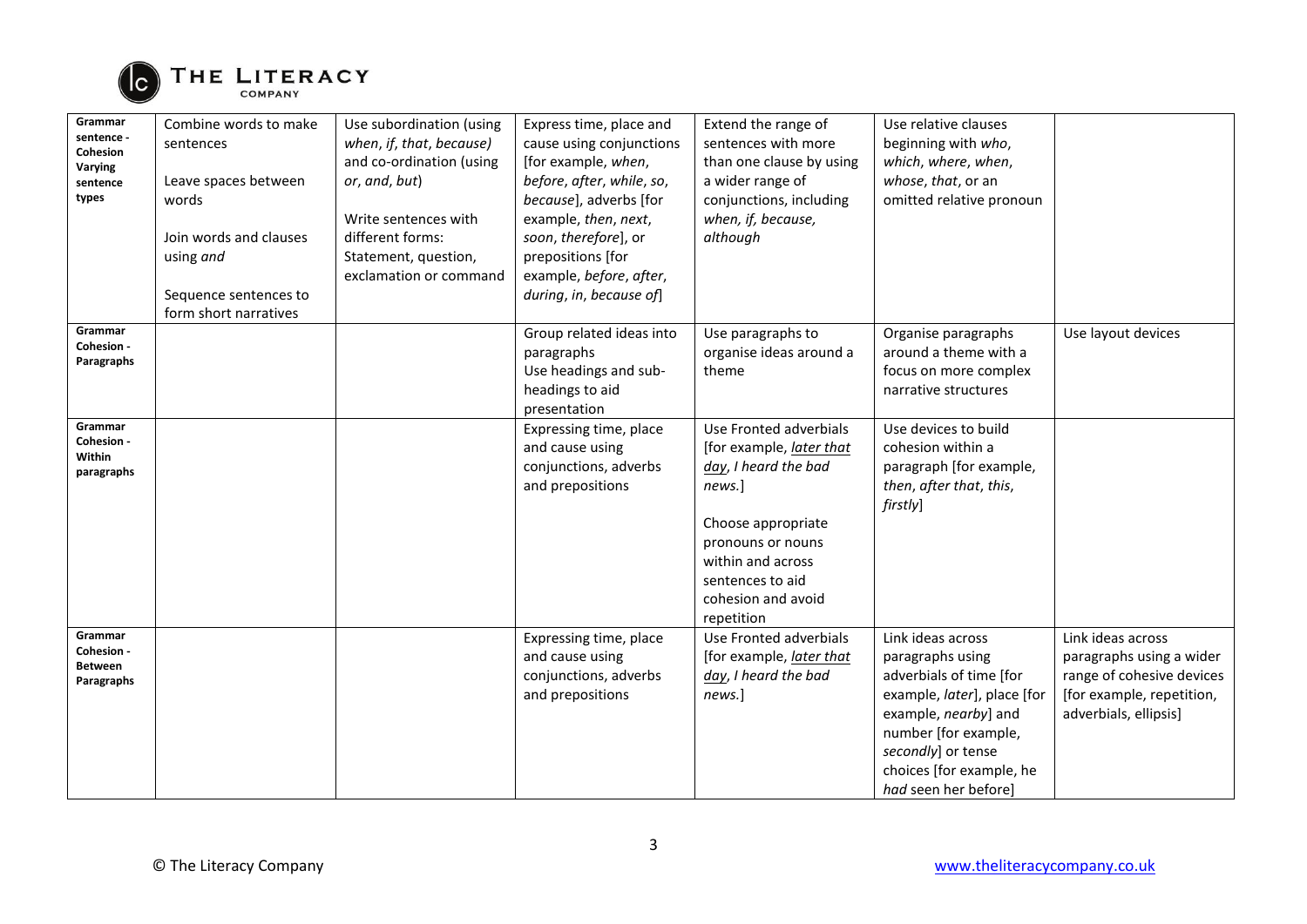

| Grammar<br>Cohesion -<br><b>Tenses</b>                                                                                                                                                                                                              | Use present and past<br>tenses correctly and<br>consistently<br>Use the progressive form<br>of verbs in the present<br>and past tense to mark<br>actions in progress [for<br>example, she is<br>drumming, he was<br>shouting]                                                                              | Use the present perfect<br>form of verbs instead of<br>the simple past [for<br>example, He has gone<br>out to play contrasted<br>with He went out to play] |                                                                                                                                                                                                                                                                                                                                                                                 | Link ideas using tense<br>choices<br>Use modal verbs [for<br>example, might, should,<br>will, must] or adverbs<br>[for example, perhaps,<br>surely] to indicate<br>degrees of possibility | Use the passive to affect<br>the presentation of<br>information in a sentence<br>[for example, I broke the<br>window in the<br>greenhouse versus The<br>window in the<br>greenhouse was broken<br>(by me)].<br>Use subjunctive forms<br>such as If I were or Were<br>they to come in some<br>very formal writing and                                                                                         |
|-----------------------------------------------------------------------------------------------------------------------------------------------------------------------------------------------------------------------------------------------------|------------------------------------------------------------------------------------------------------------------------------------------------------------------------------------------------------------------------------------------------------------------------------------------------------------|------------------------------------------------------------------------------------------------------------------------------------------------------------|---------------------------------------------------------------------------------------------------------------------------------------------------------------------------------------------------------------------------------------------------------------------------------------------------------------------------------------------------------------------------------|-------------------------------------------------------------------------------------------------------------------------------------------------------------------------------------------|--------------------------------------------------------------------------------------------------------------------------------------------------------------------------------------------------------------------------------------------------------------------------------------------------------------------------------------------------------------------------------------------------------------|
| Use a capital letter for<br>names of people, places,<br>Grammar -<br>the days of the week, and<br>Punctuation<br>the personal pronoun 'I'<br>Punctuate sentences<br>using a capital letter and<br>a full stop, question mark<br>or exclamation mark | Use capital letters, full<br>stops, question marks<br>and exclamation marks<br>to demarcate sentences<br>Use commas to separate<br>items in a list<br>Use apostrophes to mark<br>where letters are missing<br>in spelling and to mark<br>singular possession in<br>nouns [for example, the<br>girl's name] | Use inverted commas to<br>punctuate direct speech                                                                                                          | Use commas after<br>fronted adverbials<br>Indicate apostrophes to<br>mark plural possession<br>[for example, the girl's<br>name, the girls' names]<br>Use inverted commas<br>and other punctuation to<br>indicate direct speech<br>[for example, a comma<br>after the reporting<br>clause; end punctuation<br>within inverted commas:<br>The conductor shouted,<br>"Sit down!"] | Use commas to clarify<br>meaning or avoid<br>ambiguity<br>Use brackets, dashes or<br>commas to indicate<br>parenthesis                                                                    | speech<br>Use the semi-colon,<br>colon and dash to mark<br>the boundary between<br>independent clauses [for<br>example, it's raining; I'm<br>fed up]<br>Use the colon to<br>introduce a list and use<br>semi-colons within lists<br>Punctuate bullet points<br>consistently<br>Use hyphens to avoid<br>ambiguity [for example,<br>man eating shark versus<br>man-eating shark, or<br>recover versus re-cover |